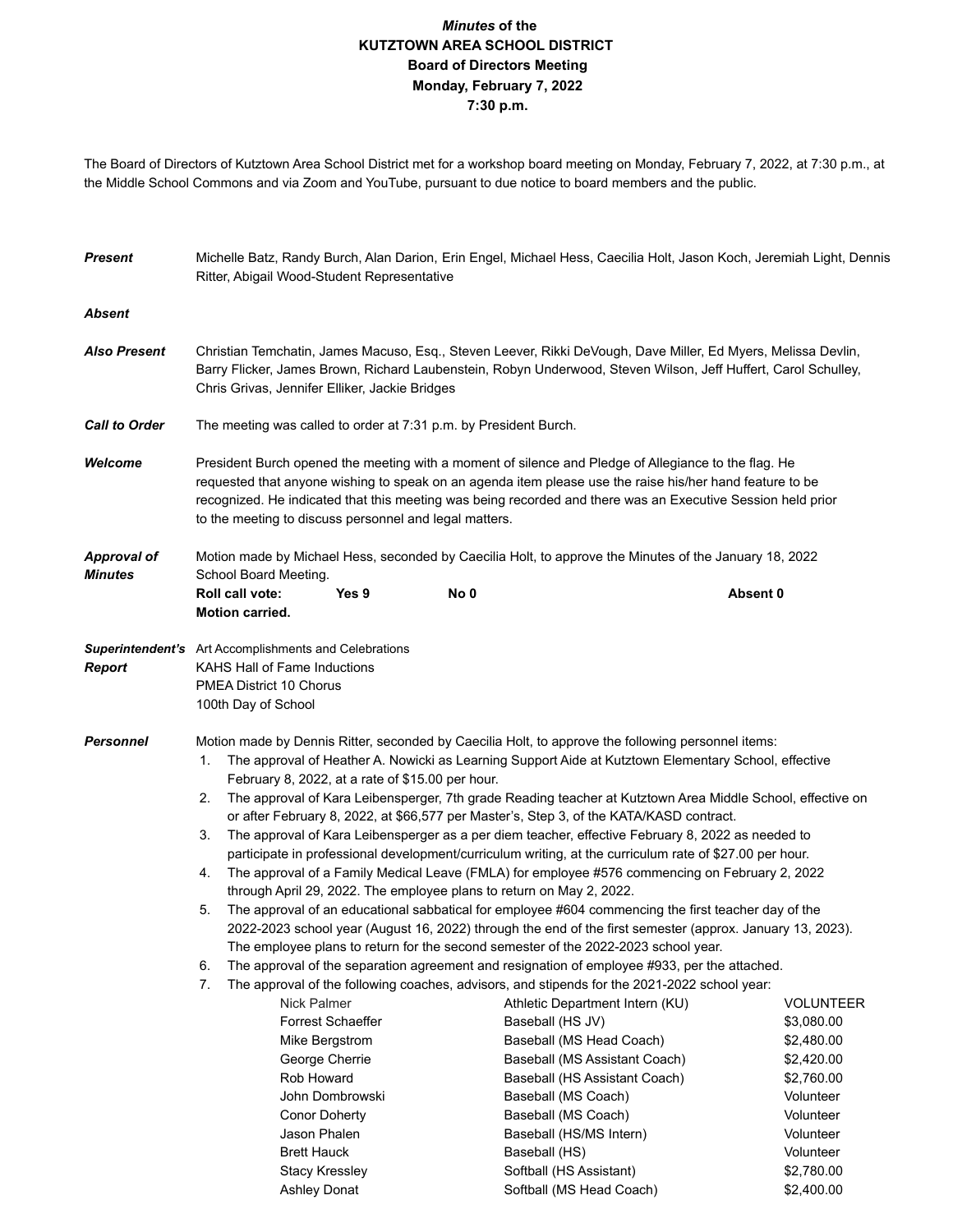|                                            | Jessica Romig<br>Kerry Berger<br>Megan Conrad<br><b>Meredith Ache</b>                                                                                                                                           | Chaera Frederick<br><b>Trevor Greenawalt</b> |      | Softball (MS Assistant Coach)<br>.5 Softball (HS - JV)<br>.5 Softball (HS - JV)<br>Softball (HS Volunteer)<br>Softball (MS Volunteer)<br>Softball (HS Volunteer)                                                                                                                                            | \$2,420.00<br>\$1,540.00<br>\$1,530.00<br><b>VOLUNTEER</b><br><b>VOLUNTEER</b><br><b>VOLUNTEER</b> |  |
|--------------------------------------------|-----------------------------------------------------------------------------------------------------------------------------------------------------------------------------------------------------------------|----------------------------------------------|------|-------------------------------------------------------------------------------------------------------------------------------------------------------------------------------------------------------------------------------------------------------------------------------------------------------------|----------------------------------------------------------------------------------------------------|--|
| <b>Richard Frederick</b>                   |                                                                                                                                                                                                                 |                                              |      | Spring Tennis - Boys                                                                                                                                                                                                                                                                                        | <b>VOLUNTEER</b>                                                                                   |  |
|                                            |                                                                                                                                                                                                                 |                                              |      | Payment shall be contingent on sport occurring in light of COVID-19 Pandemic. In the event of a partial season, the                                                                                                                                                                                         |                                                                                                    |  |
|                                            |                                                                                                                                                                                                                 |                                              |      | coaching stipend shall be prorated accordingly.<br><b>Personnel is Approved Pending Receipt of All Mandated Credentials</b>                                                                                                                                                                                 |                                                                                                    |  |
|                                            | <b>Roll call vote:</b>                                                                                                                                                                                          | Yes 9                                        | No 0 |                                                                                                                                                                                                                                                                                                             | Absent 0                                                                                           |  |
|                                            | Motion carried.                                                                                                                                                                                                 |                                              |      |                                                                                                                                                                                                                                                                                                             |                                                                                                    |  |
|                                            |                                                                                                                                                                                                                 |                                              |      |                                                                                                                                                                                                                                                                                                             |                                                                                                    |  |
| <b>Policies</b>                            | following policies:<br>1. Policy 916 - Volunteers<br>2. Policy 236.1 - Threat Assessment                                                                                                                        |                                              |      | Motion made by Jason Koch, seconded by Michael Hess, to approve the second reading and adoption of the                                                                                                                                                                                                      |                                                                                                    |  |
|                                            | Roll call vote:                                                                                                                                                                                                 | Yes 9                                        | No 0 |                                                                                                                                                                                                                                                                                                             | Absent 0                                                                                           |  |
|                                            | Motion carried.                                                                                                                                                                                                 |                                              |      |                                                                                                                                                                                                                                                                                                             |                                                                                                    |  |
|                                            |                                                                                                                                                                                                                 |                                              |      |                                                                                                                                                                                                                                                                                                             |                                                                                                    |  |
|                                            | District school calendar.                                                                                                                                                                                       |                                              |      | School Calendar Motion made by Michael Hess, seconded by Dennis Ritter, to approve the 2022-2023 Kutztown Area School                                                                                                                                                                                       |                                                                                                    |  |
|                                            | Roll call vote:                                                                                                                                                                                                 | Yes 9                                        | No 0 |                                                                                                                                                                                                                                                                                                             | Absent 0                                                                                           |  |
|                                            | <b>Motion carried.</b>                                                                                                                                                                                          |                                              |      |                                                                                                                                                                                                                                                                                                             |                                                                                                    |  |
|                                            | positions:<br>Clerical/Office Aide - MS<br>1.<br>2. Help Desk Technician<br>3. Support Technician<br>4. Maintenance - Groundskeeper<br>Maintenance - General<br>5.<br>Roll call vote:<br><b>Motion carried.</b> | Yes 9                                        | No 0 | Job Descriptions Motion made by Caecilia Holt, seconded by Erin Engle, to approve updated job descriptions for the following                                                                                                                                                                                | Absent 0                                                                                           |  |
|                                            | Intermediate Unit for the IDEA-B 611 Grant for the 2021-2022 school year.<br>Roll call vote:<br><b>Motion carried.</b>                                                                                          | Yes 9                                        | No 0 | <b>IDEA Agreement</b> Motion made by Caecilia Holt, seconded by Jason Koch, to approve the agreement with Berks County                                                                                                                                                                                      | Absent 0                                                                                           |  |
| <b>Supplemental</b><br><b>IDEA Funding</b> | Roll call vote:<br>Motion carried.                                                                                                                                                                              | Yes 9                                        | No 0 | Motion made by Michael Hess, seconded by Dennis Ritter, to approve the agreement with Berks County Intermediate<br>Unit for the ARP Supplemental IDEA-B 611 Funding for the 2021-2022 school year.                                                                                                          | Absent 0                                                                                           |  |
| <b>BCIU Budget</b>                         | Roll call vote:<br>Motion carried.                                                                                                                                                                              | Yes 9                                        | No 0 | Motion made by Michelle Batz, seconded by Dennis Ritter, to authorize the expenditures of the Berks County<br>Intermediate Unit's (BCIU) Mandated Services Budget for the 2022-2023 school year, at a district cost of<br>\$26,707.56. This proposed budget reflects a \$0 increase from the previous year. | Absent 0                                                                                           |  |
| <b>Rock Salt</b>                           | Motion made by Jeremiah Light, seconded by Michael hess, to approve the agreement with the Borough of Kutztown                                                                                                  |                                              |      |                                                                                                                                                                                                                                                                                                             |                                                                                                    |  |
| <b>Agreement</b>                           | to purchase rock salt during the 2022 winter season.                                                                                                                                                            |                                              |      |                                                                                                                                                                                                                                                                                                             |                                                                                                    |  |
|                                            | Roll call vote:<br>Motion carried.                                                                                                                                                                              | Yes 9                                        | No 0 |                                                                                                                                                                                                                                                                                                             | Absent 0                                                                                           |  |